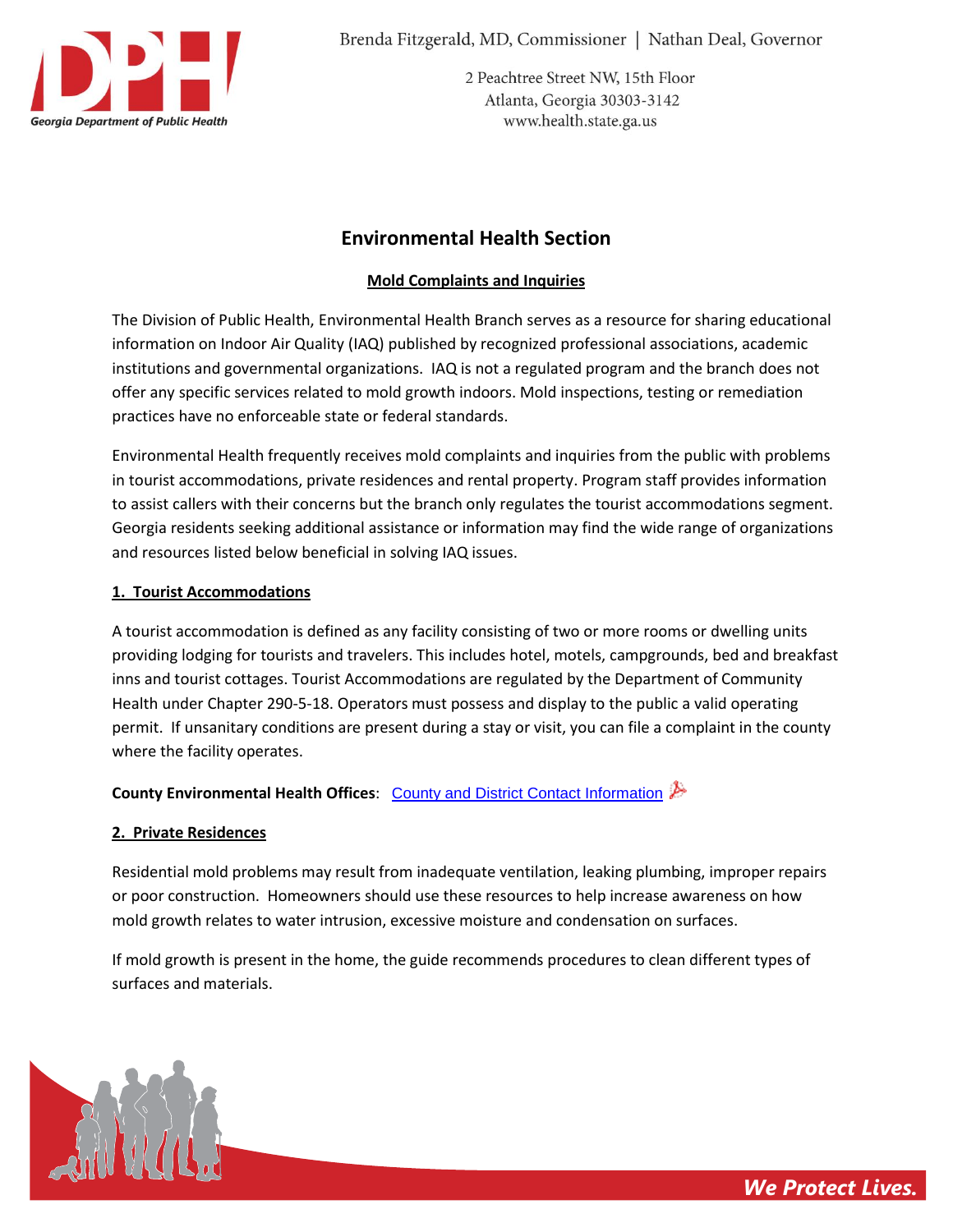#### **United States Environmental Protection Agency (USEPA):**

"A Brief Guide to Mold, Moisture and Your Home"

[www.epa.gov/mold/moldguide.html](http://www.epa.gov/mold/moldguide.html)

**University of Georgia (UGA) Cooperative Extension Service:** [www.fcs.uga.edu/ext/housing/mold.php](http://www.fcs.uga.edu/ext/housing/mold.php)

#### **3. Rental Property**

A rental property may be subject to a local housing code. You can contact local county or city officials to determine if a code is applicable in your area. Generally speaking, these codes do not contain or enforce any mold related standard. Therefore, all renters should become familiar with how the landlord-tenant relationship works to resolve disputes or problems.

**Georgia's web site guide to free legal information and legal services.**

[www.legalaid-ga.org](http://www.legalaid-ga.org/)

[Georgia Landlord Tenant Handbook, Tenth Edition, February 2011](http://www.dca.ga.gov/housing/HousingDevelopment/programs/downloads/Georgia_Landlord_Tenant_Handbook.pdf) 

[Repairs to Rental Property](http://www.legalaid-ga.org/GA/showdocument.cfm/County/%20/City/%20/demoMode/%3D%201/Language/1/State/GA/TextOnly/N/ZipCode/%20/LoggedIn/0/doctype/pdf/ichannelprofileid/40689/ichanneldocid/32212/iorganizationid/574/itopicID/450/iProblemCodeID/1630200/iChannelID/54/isubtopicid/1/iproblemcodeid/1630200) 

#### **4. Other Resources for Information and Services:**

**Centers for Disease Control and Prevention (CDC)** Basic Facts: Molds in the Environment

[www.cdc.gov/mold/faqs.htm](http://www.cdc.gov/mold/faqs.htm)